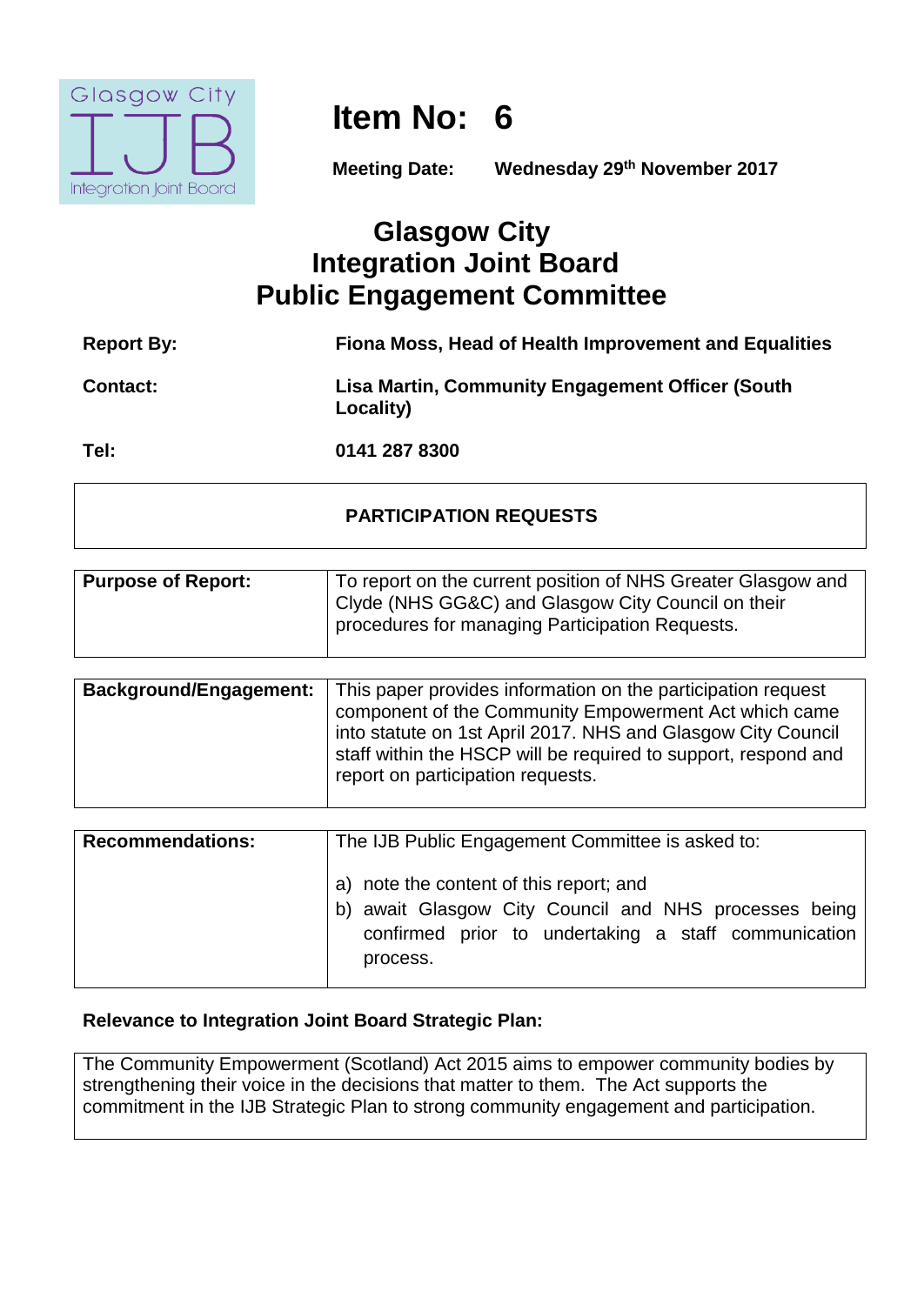# **Implications for Health and Social Care Partnership:**

| <b>Reference to National</b>  | The HSCP will be required to respond to participation requests |
|-------------------------------|----------------------------------------------------------------|
| <b>Health &amp; Wellbeing</b> | using NHS and Glasgow City Council systems. The IJB is not a   |
| <b>Outcome:</b>               | directly named body in the legislation.                        |

| Personnel: | Jnknown |
|------------|---------|
|            |         |

| <b>Carers:</b> | No direct implications but carers groups may submit          |
|----------------|--------------------------------------------------------------|
|                | participation requests or be affected by requests from other |
|                | groups.                                                      |

| <b>Provider Organisations:</b> | Participation requests may be received for services provided<br>through commissioned arrangements. Wherever possible any<br>affected commissioned service would be included in the<br>agreed improvement process where there were implications for |
|--------------------------------|----------------------------------------------------------------------------------------------------------------------------------------------------------------------------------------------------------------------------------------------------|
|                                | their provision.                                                                                                                                                                                                                                   |

| <b>Equalities:</b> | The HSCP has a Participation and Engagement Strategy with<br>measures in place to ensure a diverse membership and that<br>people with protected characteristics are able to participate<br>effectively. The Community Empowerment Act places a<br>specific duty on public bodies to provide appropriate support to<br>community participation bodies that need additional support to<br>make Participation Requests. |
|--------------------|----------------------------------------------------------------------------------------------------------------------------------------------------------------------------------------------------------------------------------------------------------------------------------------------------------------------------------------------------------------------------------------------------------------------|
|                    |                                                                                                                                                                                                                                                                                                                                                                                                                      |

| <b>Financial</b> | known |
|------------------|-------|
|                  |       |

| Legal:                  | Compliance rests with NHS Greater Glasgow & Clyde and<br>Glasgow City Council as the legislatively listed bodies.                                              |
|-------------------------|----------------------------------------------------------------------------------------------------------------------------------------------------------------|
|                         |                                                                                                                                                                |
| <b>Economic Impact:</b> | Involving patients and service users in shaping services will<br>ensure that services provide value for money and promote the<br>best use of public resources. |

| <b>Sustainability:</b> | Involving patients and service users in shaping services will<br>ensure that services provide value for money and promote the<br>best use of public resources and are, therefore, more likely to |
|------------------------|--------------------------------------------------------------------------------------------------------------------------------------------------------------------------------------------------|
|                        | be sustainable in the longer term.                                                                                                                                                               |

| <b>Sustainable Procurement</b> | N/A |
|--------------------------------|-----|
| and Article 19:                |     |
|                                |     |

| <b>Risk Implications:</b> | N/A |
|---------------------------|-----|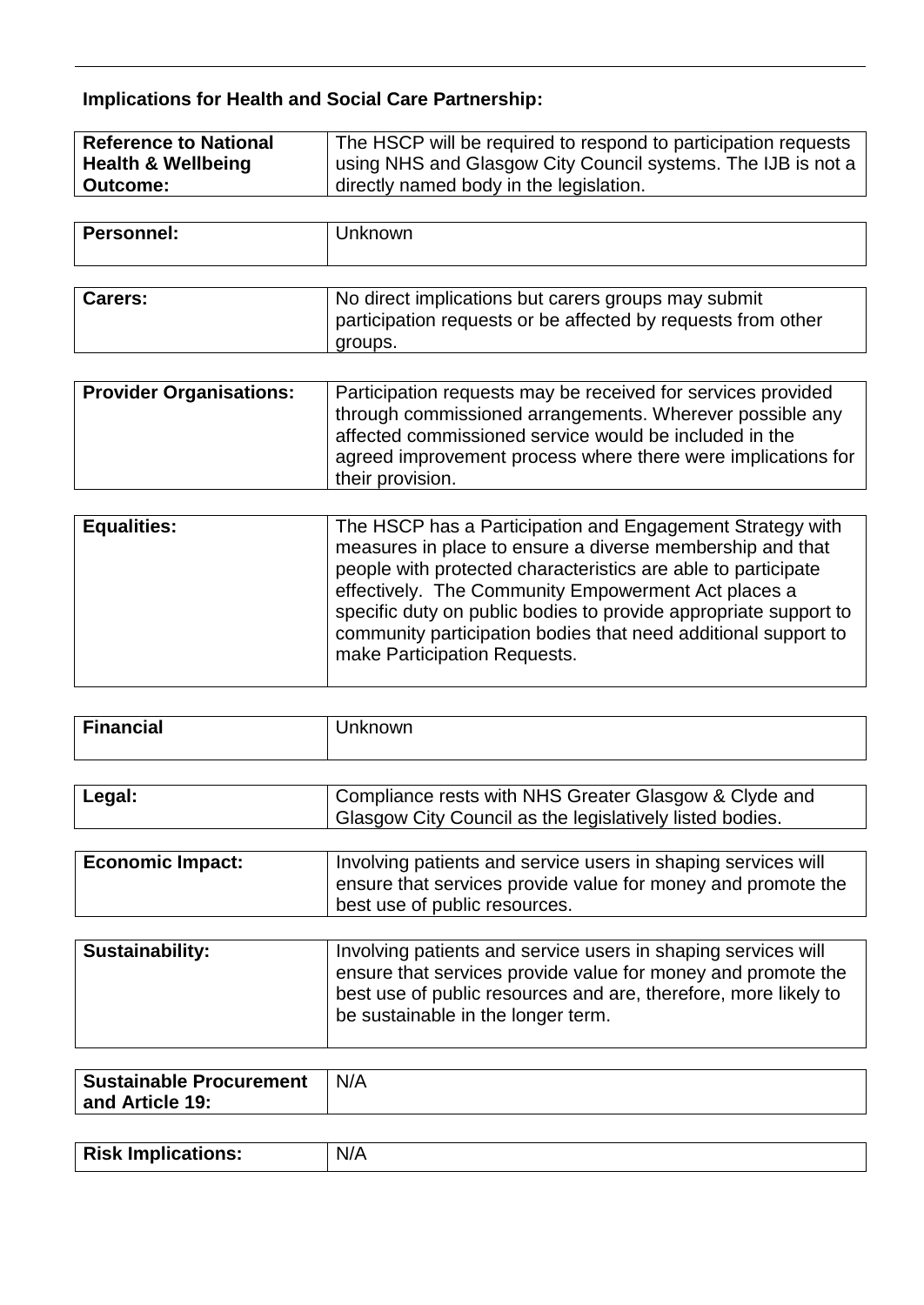| <b>Implications for Glasgow</b> | Glasgow City Council is a public service authority under the<br>terms of the Community Empowerment (Scotland) Act 2015 |
|---------------------------------|------------------------------------------------------------------------------------------------------------------------|
| <b>City Council:</b>            | and has an existing responsibility to respond to Participation                                                         |
|                                 | Requests.                                                                                                              |
|                                 |                                                                                                                        |

| <b>Implications for NHS</b>         | NHS Greater Glasgow and Clyde is a public service authority |
|-------------------------------------|-------------------------------------------------------------|
| <b>Greater Glasgow &amp; Clyde:</b> | under the terms of the Community Empowerment (Scotland)     |
|                                     | Act 2015 and has an existing responsibility to respond to   |
|                                     | Participation Requests.                                     |
|                                     |                                                             |

#### **1. Purpose**

1.1 To provide a report on the current position of both NHS Greater Glasgow & Clyde (NHS GG&C) and Glasgow City Council on their procedures for managing Participation Requests and identify any implications for the HSCP.

#### **2. Overview of Participation Requests**

- 2.1 A Participation Request can be made by an eligible community participation body to a public service authority to request participation and involvement in a specific outcome improvement process. The purpose of the Participation Request should fall into one of the following broad categories;
	- a) Help people start a dialogue about something that matters to their community and highlight needs, issues or opportunities for improvement
	- b) Help people have their voice heard in policy and service development by participating in decision making processes
	- c) Help people participate in the design, delivery, monitoring and review of service provision by contributing to service change or improvement
	- d) Help people challenge decisions and seek support for alternative outcomes

The public service authority has 30 days to respond to the request (45 days if more than one public service authority is involved). If the request is approved the public service authority must liaise with the community participation body to agree and begin an outcome improvement proves within 90 days of approval being granted. All agreed outcome improvement processes must be made public.

2.2 The Participation Request (Procedure) Regulations 2016 came into force on 1<sup>st</sup> April 2017 as part of the Community Empowerment (Scotland) Act 2015. The regulations apply to all public service authorities identified in the Act. At this time Integration Joint Boards (IJB's) are not included however health boards and local authorities are. HSCPs must therefore be ready to respond to Participation Requests made to either, NHS Greater Glasgow and Clyde (NHS GG&C) or Glasgow City Council in relation to health and social care services that they manage.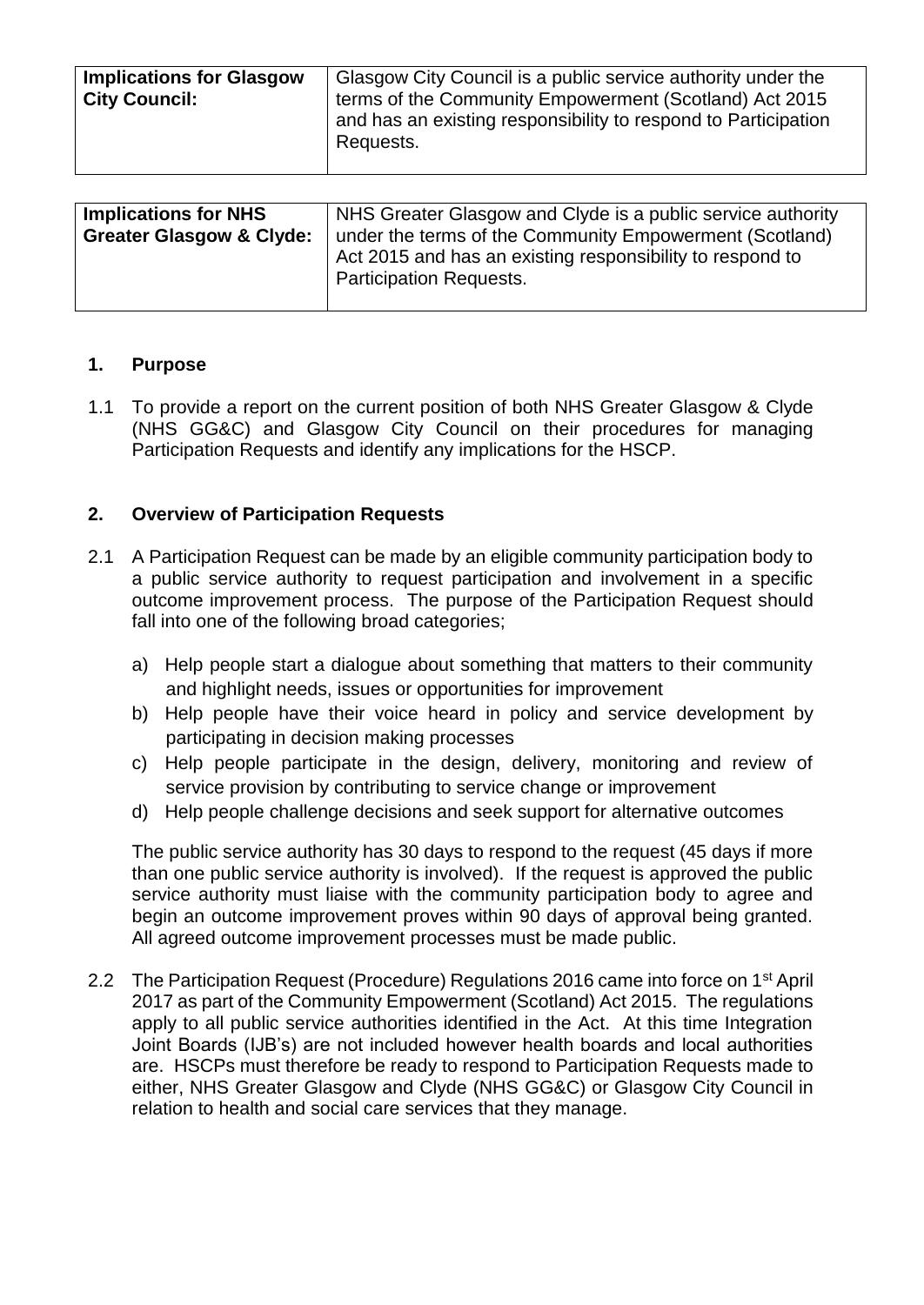- 2.3 A Participation Request can be made to either or both NHS GG&C and Glasgow City Council. A Participation Request could also be made to another public service authority, for example Police Scotland, but relate to services delivered by the HSCP and therefore require a response.
- 2.4 Guidance to accompany the Act was published in April 2017 and is designed to support effective and consistent implementation of the legislation. It describes the process of making, receiving and responding to a Participation Request in detail. It also describes the criteria applied to community bodies to help determine if they are eligible to make a Participation Request. A template Participation Request Form is also offered. The guidance can be viewed at: [www.gov.scot/Topics/People/engage/ParticipationRequests/ParticipationRequests](http://www.gov.scot/Topics/People/engage/ParticipationRequests/ParticipationRequestsGuidance) **[Guidance](http://www.gov.scot/Topics/People/engage/ParticipationRequests/ParticipationRequestsGuidance)**

#### **3. Progress to Date**

3.1 NHS GG&C has begun work to develop a standardised process for the management of Participation Requests. This is being led by the Head of Equality and Human Rights. A key priority is identifying a lead service to administer the overall process. This service will manage the initial communication with the public participation body, the relevant service or department within the Board and ensure that the timescales set out in the legislation are adhered to. Listed bodies are required to report annually on requests received and outcomes through there public governance arrangements. A decision on the lead service is expected after 20<sup>th</sup> November when the new Head of Board Administration comes into post.

The Equality and Human Rights Team and the Patient Experience Public Involvement Team will support the early stages of a Participation Request, namely checking the eligibility of the community participation body against the criteria set out in the legislation and ensuring that all of the required information has been received.

- 3.2 All formal Participation Requests will be made using a pre-set form based on the template provided by the Scottish Government. Locality Engagement Forums and other community groups, including groups with protected characteristics, will be asked to provide feedback on a draft of this form and the accompanying guidance.
- 3.3 Glasgow City Council has convened a working group to take forward the development of a protocol for managing Participation Requests. This is being chaired by the Partnership and Development Manager. The HSCP is represented at the working group by the Head of Business Development.
- 3.4 Glasgow City Council has created a page on its website with information about Participation Requests. The page includes a link to the Scottish Government guidance on Participation Requests, a link to the Community Empowerment (Scotland) Act 2015 and a link to a pre-set Participation Request Form. This form must be used by a community participation body when making a formal request.
- 3.5 The page can be viewed at: [www.glasgow.gov.uk/index.aspx?articleid=21071](http://www.glasgow.gov.uk/index.aspx?articleid=21071)